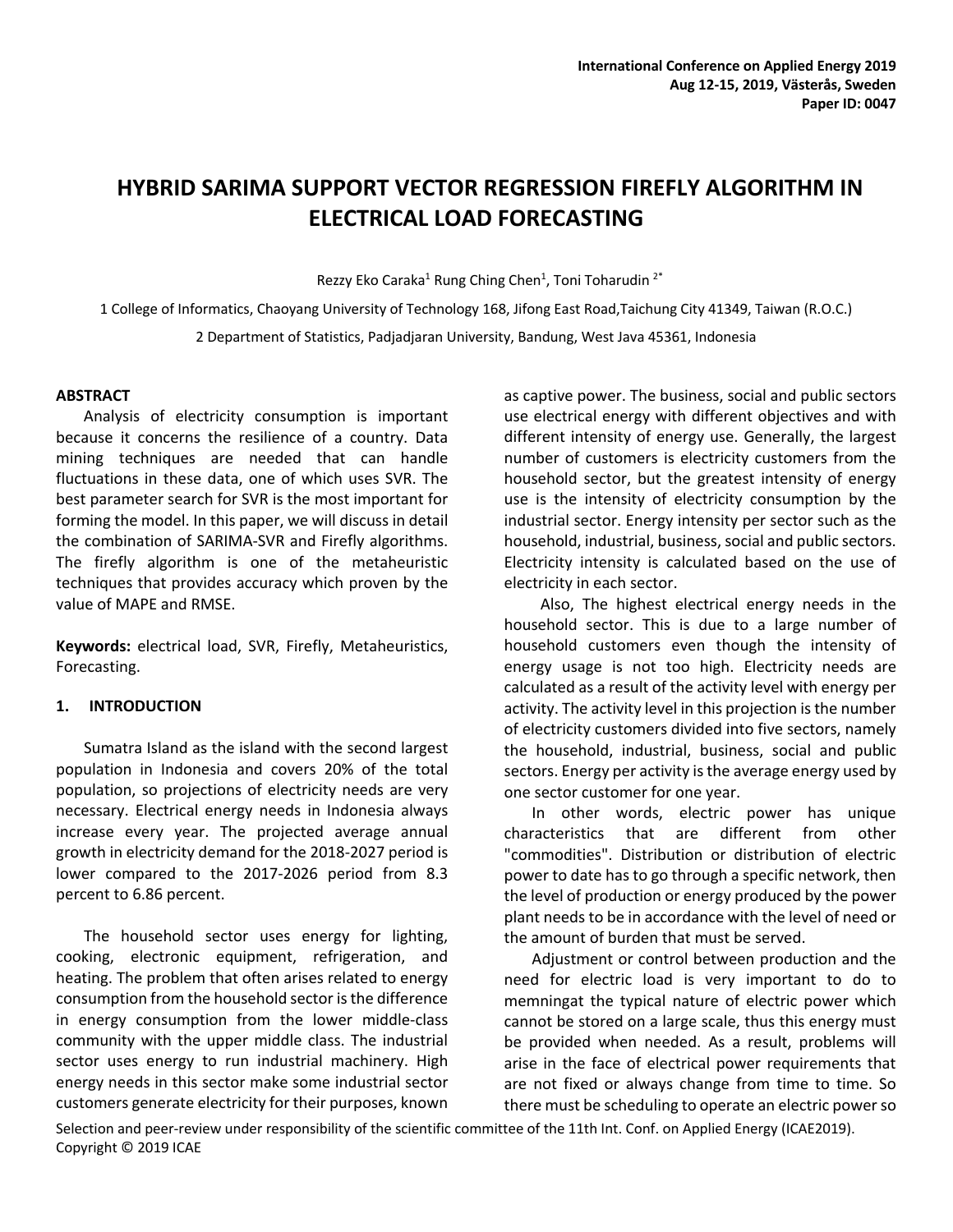that it can always meet the demand for power at any time with good quality and efficiency. If the power sent from a power plant is far greater than the demand for power at the load, there will be energy waste. Conversely, if the power generated or provided by a lower power plant, over load will occur which will have an impact on blackouts. So far the estimated period is grouped into:

- 1. Long term: Estimated demand for loads with a period of> 1 year
- 2. Medium term: Estimated load demand with a period of> 1 month
- 3. Short term: Estimated demand for loads with a period of several hours in a day up to a week

In this paper, forecasting will be using support vector regression and firefly heuristic optimization [1]. The combination of SVR and FA will produce the best parameters for SVR forecasting. Moreover, Moazenzadeh et al. [2] provide the SVR and SVR-FA models more relevant results when predicting evaporation amounts lower than the threshold.

# **2. SUPPORT VECTOR REGRESSION – FIREFLY ALGORITHM**

In this section, we are not explain the basic concept of SVR. However, the complete SVR theory can be seen at [3], [4],[5]. The first thing that needs to do is to get the lag used as input for the SVR from the ARIMA method whose parameters have a significant effect. The lag is obtained by describing the ARIMA model [6]. After finding a significant lag in the ARIMA model, a Support Vector Regression which is formed from the lag. Then some of the first data will be deleted according to the most considerable amount of lag. To obtain optimal parameter values on the SVR method cannot be done easily. The technique that is usually used to get the optimum method is the grid search method [7]. In this study optimization of the firefly algorithm will be carried out to obtain the optimum parameters in the SVR model so that the optimum accuracy value is obtained. Firefly algorithm [8] is a metaheuristic algorithm inspired by the flashing behavior of fireflies. The main purpose of the flicker of fireflies is to attract other fireflies. Dr. Xin-She Yang first discovered this algorithm at the University of Cambridge in 2007 [9]. There are three basic formulations in this algorithm:

1. All fireflies are unisex so that Firefly will be attracted to other fireflies regardless of their gender.

2. Attractiveness is proportional to brightness, so fireflies with lower light will move towards fireflies with

brighter brightness and brightness decreases with increasing distance. If there are no fireflies that have the intensity, fireflies will move randomly.

3. The brightness level of fireflies is determined by the location of the objective function of fireflies.

The intensity of light at a certain distance from the light source obeys the inverse square law. Means, the intensity of light decreases with increasing *r* distance. In addition, the air absorbs light so that light becomes weaker as distance increases. These two combined factors make most visual fireflies have a boundary distance. Blinking fireflies can be formulated in such a way that an optimized objective function is formed.

In the process of optimization problems, the brightness of a firefly's light is proportional to the value of the objective function. Other forms of brightness can be defined in the same way for fitness functions in genetic algorithms. Based on these three regulations, the necessary steps of the firefly algorithm (FA) can be summarized as the following pseudo-code.

## Table 1. Pseudo-code Firefly

| Algorithm Firefly                                         |
|-----------------------------------------------------------|
| Objective function $f(x)$ , $x = (x_1, , x_d)^T$          |
| Initializing firefly populations $x_i$ , $(i = 1,2,,n)$   |
| Determine the light absorption coefficient $\gamma$       |
| while $(t <$ Max Generation)                              |
| for $i = 1 : n$ all of <i>n</i> firefly                   |
| <b>for</b> $j = 1$ : <i>i</i> all of <i>i</i> firefly     |
| Light intensity <i>li</i> to xi decided by $f(x_i)$       |
| if $(i > ii)$                                             |
| Move / firefly towards <i>j</i> on dimension d            |
| end if                                                    |
| Population attraction with distance r in $exp[-\gamma r]$ |
| Evaluate new solutions and update light intensity         |
| end for j                                                 |
| end for i                                                 |

In the firefly algorithm[10], two essential things need to be considered, namely variations in light intensity and formulation of attraction. it can be assumed that the attractiveness of a firefly is determined by the brightness intensity that depends on the formulation of the objective function. In a simple case for a maximum optimization problem, the brightness of a firefly in a given location *x* can be formulated as *I(x)αf(x).* The attraction of *β* is relative, it can be obtained from the sight of other fireflies. Attractiveness will vary with the distance of *rij* between *I* fireflies and *j* fireflies. In addition, the intensity of light will decrease with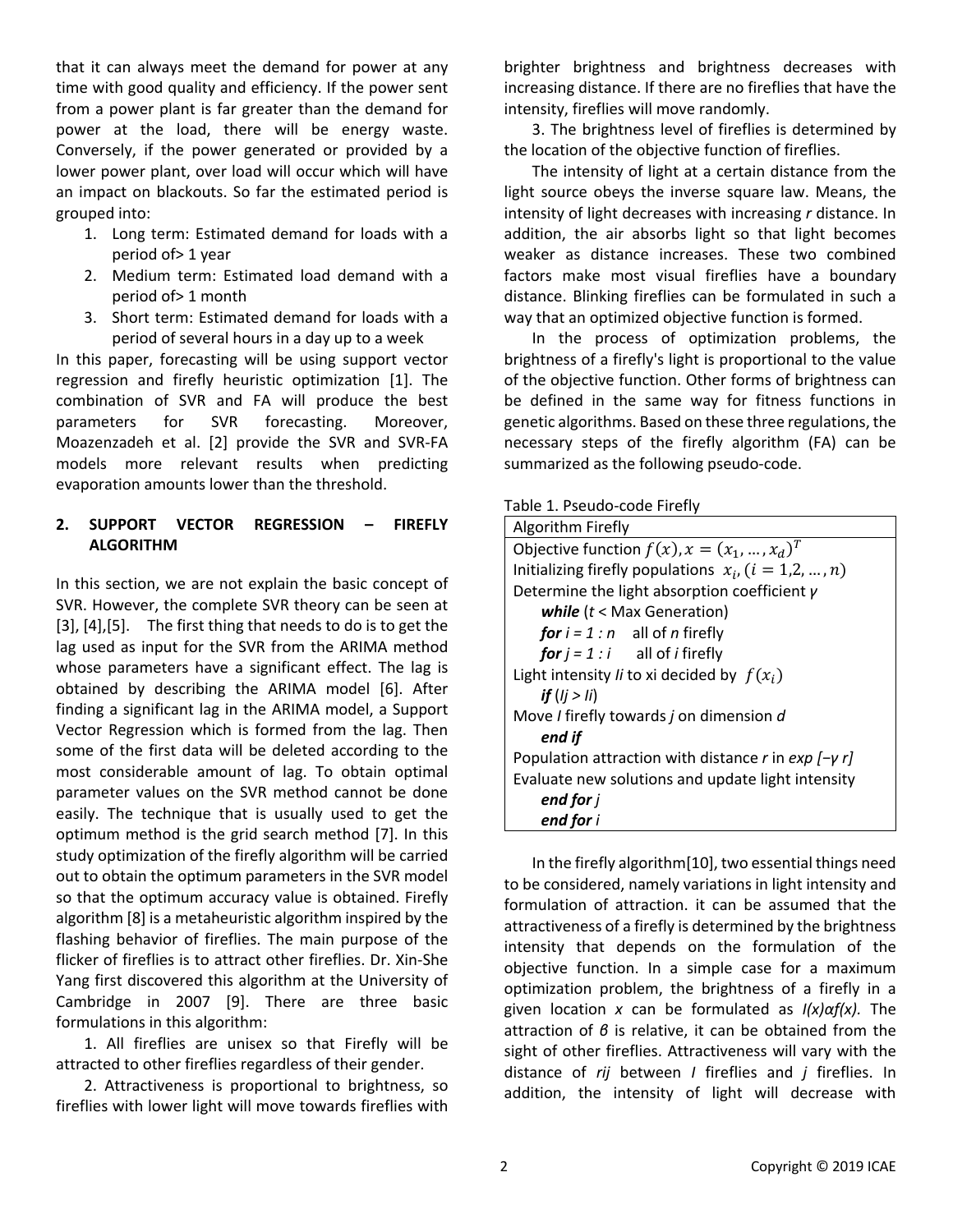increasing distance of fireflies from light sources, and the surrounding environment also absorbs light.

So, we can vary the attraction to the degree of absorption γ. The parameter γ explains the variation of attraction, and the value of  $\gamma$  is significant in determining the speed of convergence and how the behavior of the FA algorithm. The third term is randomization with  $\alpha$  as the randomization parameter, and *εi* is a vector of random values taken from a Gaussian distribution or uniform distribution. For example, the simplest form of *εi* can be generated from random, which is a uniform random number generator between values 0 to 1

#### **3. ANALYSIS**

In this paper using firefly algorithm with parameter settings alpha = 0.3 (Randomness 0-1, highly random), gamma =  $0.8$  (Absorption coefficient), and delta =  $0.7$ (Randomness reduction). Then the parameters with different parameters will be carried out as seen in figure 1.





Fig 2 Time series plot (left), and clockplot (right)

Based on Figure 2, it can be seen that there is a seasonal identification of the electrical data. After construction model we get the SARIMA  $(0,1,1)(0,1,1)^7$  model has been formed with the following equation

 $Z_t = Z_{t-1} + Z_{t-7} - Z_{t-8} - 0.42a_{t-1} - 0.82a_{t-7} +$  $0.22a_{t-8} + a_t$ Moreover, The model will be used as an

input lag, namely Lag 1, Lag 7 and Lag 8 on the SVR model. In research we only use radial basis kernel so that the actual and prediction data can be seen in Figure 3. Actual (Blue) and prediction (red) lines are close together so that it can be said that the SVR Firefly algorithm gives very good results with MAPE values of 0.0243% RMSE 87.417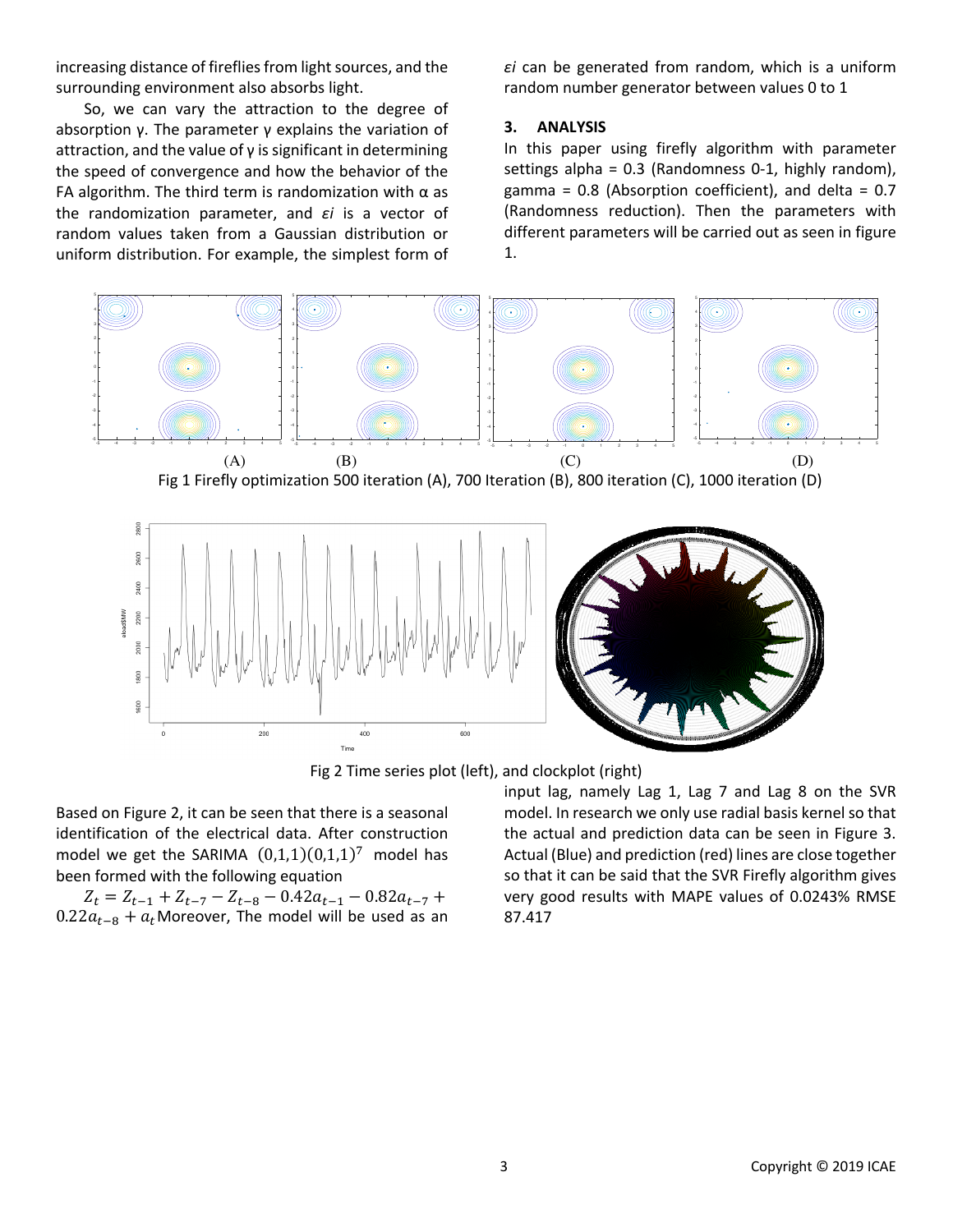

Figure 3. Actual VS Prediction

## **CONCLUSION**

Based on the simulation, the parameters in the SVR are proven to be carried out with the Firefly algorithm. The most important thing is scaling Γ must be following the optimization problem. If Γ is a particular scale for the optimization problemgiven, for the population of fireflies n >> k, parameter k itself is the optimum local value, so the initial position of fireflies the number n must be distributed relatively evenly throughout the space Search. Then if the iteration is continued, fireflies will go towards a local optimal (including global ones). With comparing the best solution among all these optimal values, optimal global will be achieved. Recent research shows that the algorithm fireflies will approach global optimal when  $n \rightarrow \infty$  and t >> 1. There are two important things in limiting search cases fireflies, when  $\gamma \rightarrow 0$  and  $\gamma \rightarrow \infty$ . For  $\gamma \rightarrow 0$ , attraction constant  $\beta = 0$  and  $\Gamma \rightarrow$ ∞, it can be said that the intensity of light is notreduced in ideal space.

#### **ACKNOWLEDGEMENT**

This Research Supported by Ministry of Science and Technology Taiwan, undergrant MOST.

#### **REFERENCE**

- [1] A. Yelghi and C. Köse, "A modified firefly algorithm for global minimum optimization," *Appl. Soft Comput. J.*, 2018.
- [2] R. Moazenzadeh, B. Mohammadi, S. Shamshirband, and K. Chau, "Coupling a firefly algorithm with support vector regression to

predict evaporation in northern Iran," *Eng. Appl. Comput. Fluid Mech.*, 2018.

- [3] A. J. Smola, B. Sch, and B. Schölkopf, "A Tutorial on Support Vector Regression," *Stat. Comput.*, vol. 14, no. 3, pp. 199–222, 2004.
- [4] R. E. Caraka, S. A. Bakar, M. Tahmid, H. Yasin, and I. D. Kurniawan, "Neurocomputing Fundamental Climate Analysis," *Telkomnika*, vol. 17, no. 4, 2019.
- [5] R. E. Caraka, S. A. Bakar, B. Pardamean, and A. Budiarto, "Hybrid Support Vector Regression In Electric Power Load During National Holiday Season," in *Innovative and Creative Information Technology (ICITech)*, 2017, pp. 1–6.
- [6] R. E. Caraka and S. A. Bakar, "Evaluation Performance of Hybrid Localized Multi Kernel SVR (LMKSVR) In Electrical Load Data Using 4 Different Optimizations," *J. Eng. Appl. Sci.*, vol. 13, no. 17, 2018.
- [7] H. Yasin, R. E. Caraka, Tarno, and A. Hoyyi, "Prediction of crude oil prices using support vector regression (SVR) with grid search - Cross validation algorithm," *Glob. J. Pure Appl. Math.*, vol. 12, no. 4, 2016.
- [8] X. S. Yang and X. He, "Firefly algorithm: recent advances and applications," *Int. J. Swarm Intell.*, 2013.
- [9] X. S. Yang, "Firefly algorithms for multimodal optimization," in *Lecture Notes in Computer Science (including subseries Lecture Notes in Artificial Intelligence and Lecture Notes in Bioinformatics)*, 2009.
- [10] A. Kazem, E. Sharifi, F. K. Hussain, M. Saberi, and O. K. Hussain, "Support vector regression with